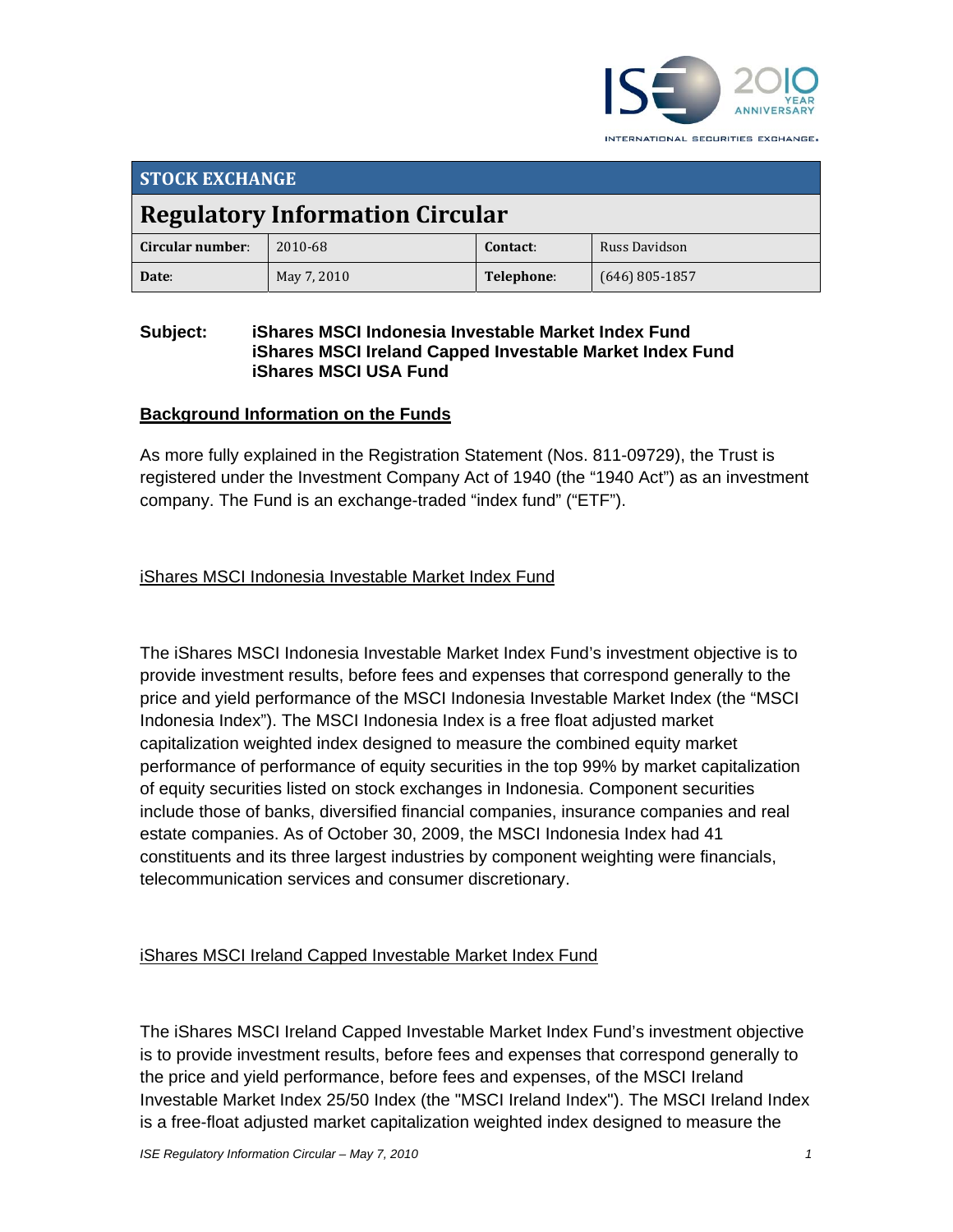

performance of equity securities in the top 99% by market capitalization of the equity securities listed on stock exchanges in Ireland. The MSCI Ireland Index is a customized variation of the MSCI Ireland Investable Market Index, and is designed to take into account the investment diversification requirements applicable to regulated investment companies pursuant to Subchapter M of the United States Internal Revenue Code of 1986, as amended. As a result, the MSCI Ireland Index may underperform or outperform the MSCI Ireland Investable Market Index or the Irish securities market in general. As of October 30, 2009, the MSCI Ireland Index had 21 constituents and its three largest industries by component weighting were materials, consumer staples and financials.

#### iShares MSCI USA Index Fund

The iShares MSCI USA Index Fund's investment objective is to provide investment results, before fees and expenses that correspond generally to the price and yield performance, before fees and expenses, of the MSCI USA Index (the "MSCI USA Index"). The MSCI USA Index is a market capitalization weighted index designed to measure the performance of equity securities in the top 85% by market capitalization of equity securities listed on stock exchanges in the United States. As of October 30, 2009, the MSCI USA Index had 601 constituents and its three largest industries by component weighting were energy, industrials and materials.

BlackRock Fund Advisors serves as the investment advisor for the Funds. SEI Investments Distribution Co. is the distributor for the Funds. State Street Bank and Trust Company is the administrator, custodian and transfer agent for the Funds.

As described more fully in the Funds' prospectus ("Prospectus") and Statement of Additional Information ("SAI"), the Funds will issue and redeem shares on a continuous basis at their net asset value ("NAV") only in large blocks of 50,000 shares (each, a "Creation Unit"). Only certain large institutional investors known as "Authorized Participants" may purchase or redeem Creation Units directly with the Funds at NAV. These transactions are usually in exchange for a basket of securities similar to the Funds' portfolio and an amount of cash. Except when aggregated in Creation Units, Shares of the Funds are not redeemable securities. Shareholders who are not Authorized Participants may not redeem shares directly from the Funds at NAV.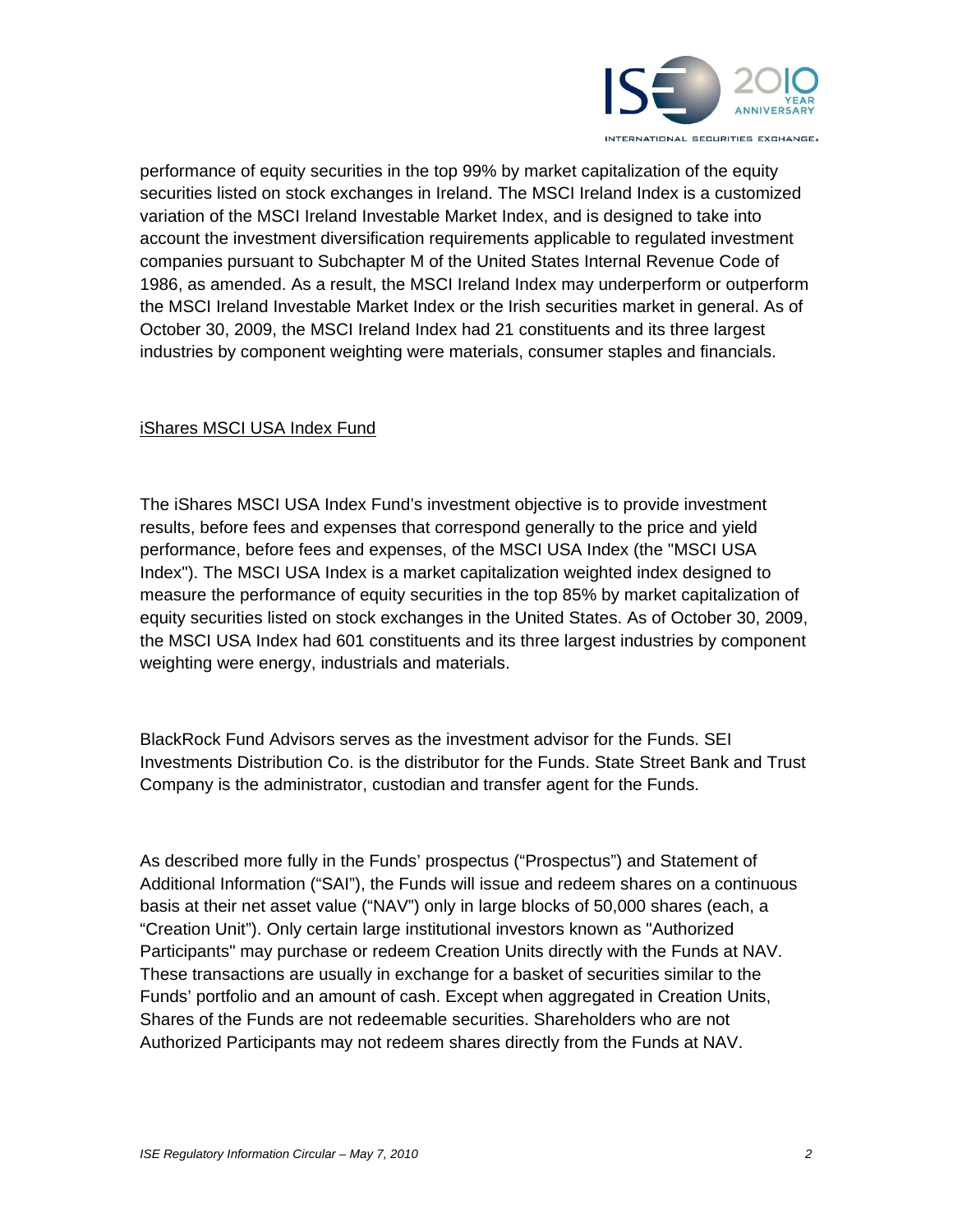

Dividends from net investment income, if any, are generally declared and paid semiannually by the Funds. Distributions of net realized securities gains, if any, generally are declared and paid once a year, but the Trust may make distributions on a more frequent basis for the Funds.

The Depository Trust Company ("DTC") will serve as securities depository for the Shares, which may be held only in book-entry form; stock certificates will not be issued. DTC, or its nominee, is the record or registered owner of all outstanding Shares.

The NAV per Share of each of the Funds will be determined as of the close of trading (normally 4:00 p.m. Eastern Time ("ET")) on each day that the Exchange is open for business (a "Business Day"). The NAV of each of the Funds is calculated by dividing the value of the net assets of each Fund (i.e.., the value of its total assets less total liabilities) by the total number of outstanding shares of each Fund, generally rounded to the nearest cent. NAV will be available from the Distributor and is also available to National Securities Clearing Corporation ("NSCC") participants through data made available from NSCC.

The Trust's registration statement describes the various fees and expenses for each of the Funds' Shares. For a more complete description of the Fund and the underlying index, visit www.ishares.com

## **Principal Risks**

Interested persons are referred to the Prospectus for a description of risks associated with an investment in the Funds. These risks include foreign markets risk, and the risk that the Funds' return may not match the return of its index for a number of reasons including the incursion by the Funds of operating expenses and costs not applicable to its index. In addition, as noted in the Prospectus, the Shares may trade at market prices that may differ from their NAV. The NAV of the Shares will fluctuate with changes in the market value of the Funds' holdings. The market prices of the Shares will fluctuate in accordance with changes in NAV as well as the supply and demand for the Shares.

#### **Exchange Rules Applicable to Trading in the Shares**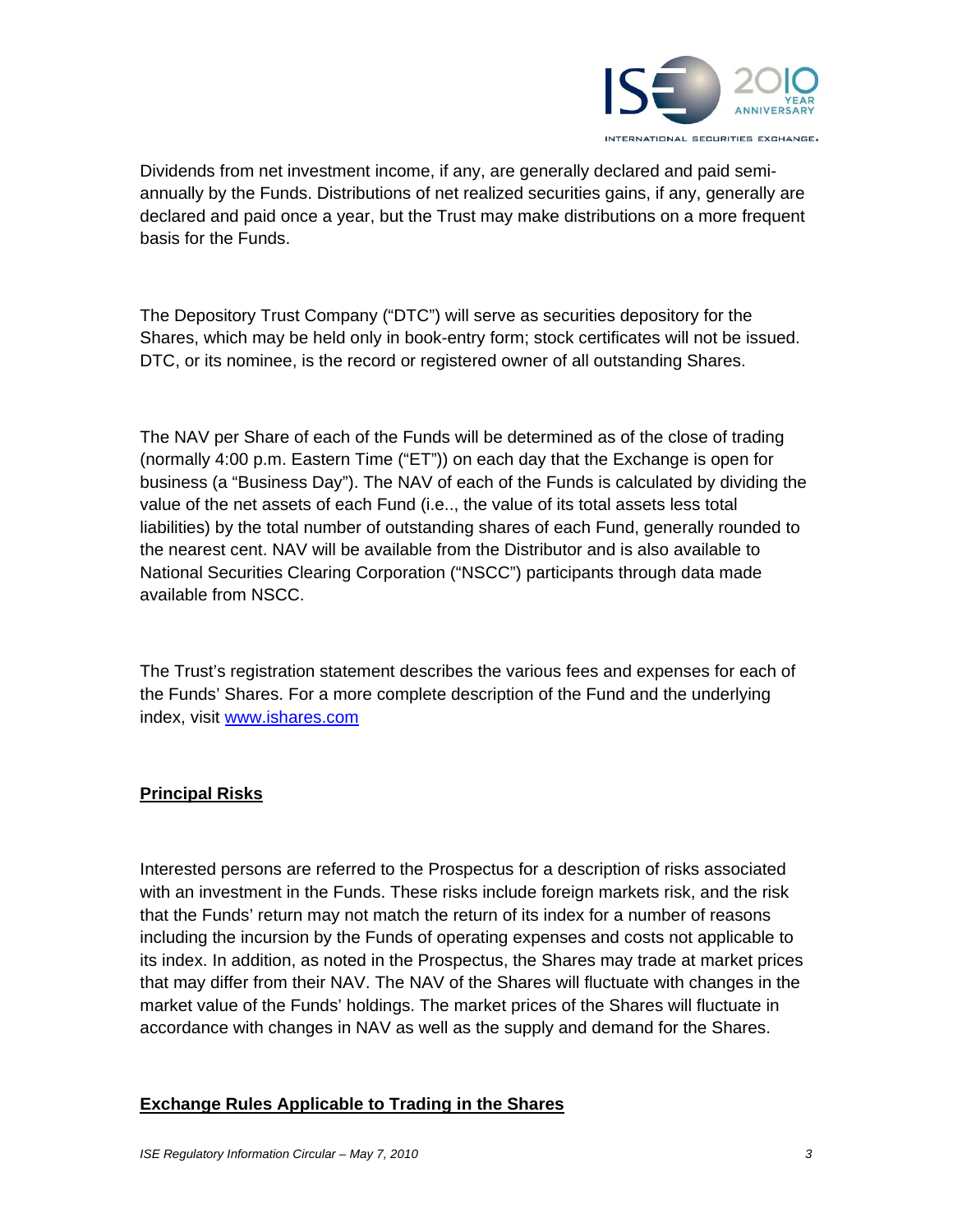

The Shares are considered equity securities, thus rendering trading in the Shares subject to the Exchange's existing rules governing the trading of equity securities.

## **Trading Hours**

Trading in the Shares on ISE is on a UTP basis and is subject to ISE equity trading rules. The Shares will trade from 8:00 a.m. until 8:00 p.m. Eastern Time. Equity Electronic Access Members ("Equity EAMs") trading the Shares during the Extended Market Sessions are exposed to the risk of the lack of the calculation or dissemination of underlying index value or intraday indicative value ("IIV"). For certain derivative securities products, an updated underlying index value or IIV may not be calculated or publicly disseminated in the Extended Market hours. Since the underlying index value and IIV are not calculated or widely disseminated during Extended Market hours, an investor who is unable to calculate implied values for certain derivative securities products during Extended Market hours may be at a disadvantage to market professionals.

#### **Trading Halts**

ISE will halt trading in the Shares in accordance with ISE Rule 2101(a)(2)(iii). The grounds for a halt under this Rule include a halt by the primary market because it stops trading the Shares and/or a halt because dissemination of the IIV or applicable currency spot price has ceased, or a halt for other regulatory reasons. In addition, ISE will stop trading the Shares if the primary market de-lists the Shares.

#### **Delivery of a Prospectus**

Pursuant to federal securities laws, investors purchasing Shares must receive a prospectus prior to or concurrently with the confirmation of a transaction. Investors purchasing Shares directly from the Fund (by delivery of the Deposit Amount) must also receive a prospectus.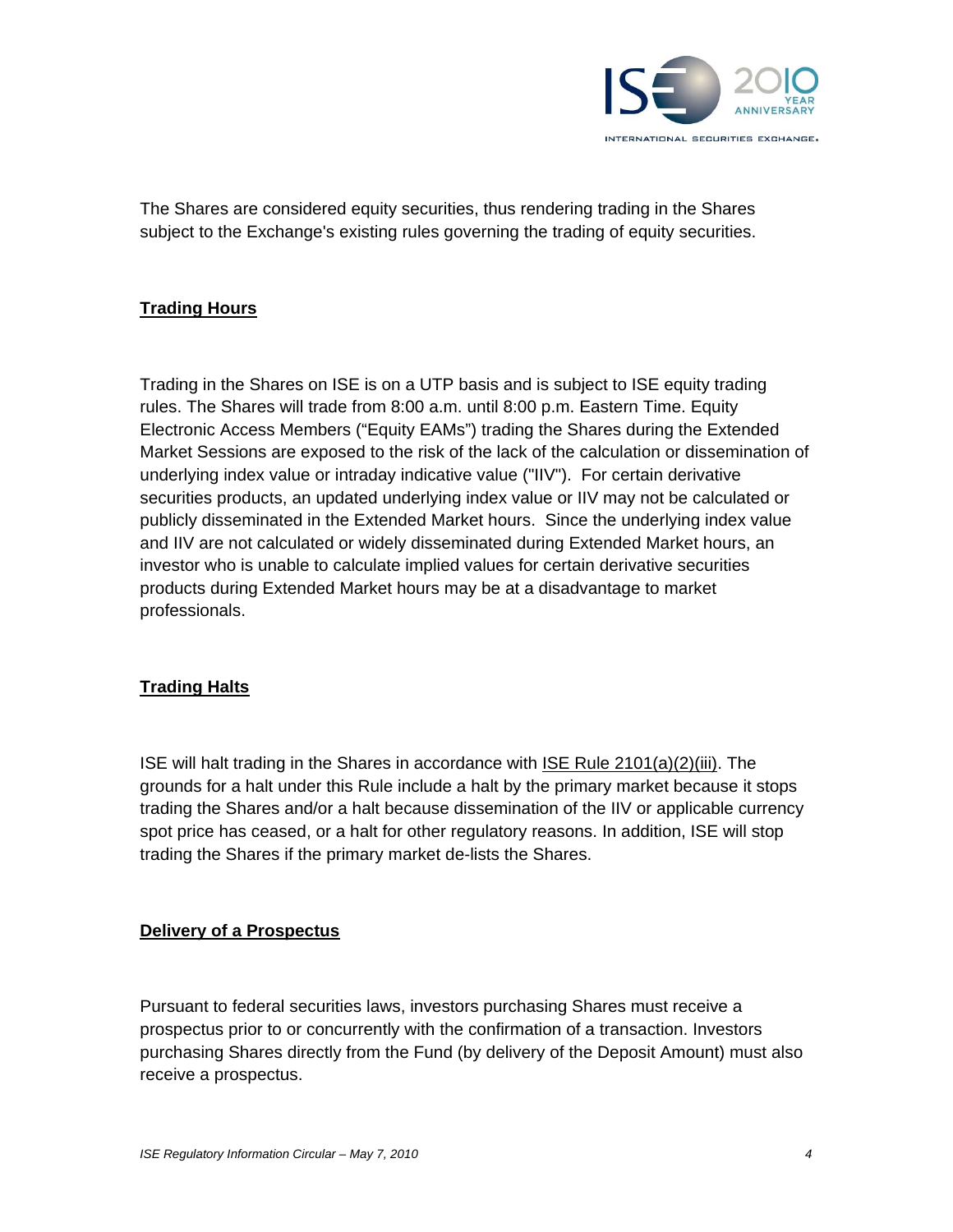

Prospectuses may be obtained through the Distributor or on the Fund's website. The Prospectus does not contain all of the information set forth in the registration statement (including the exhibits to the registration statement), parts of which have been omitted in accordance with the rules and regulations of the SEC. For further information about the Fund, please refer to the Trust's registration statement.

## **Exemptive, Interpretive and No-Action Relief Under Federal Securities Regulations**

The Commission has issued letters dated August 17, 2001, November 21, 2005 and October 24, 2006 (together, the "No- Action Letters") granting exemptive, interpretive and no-action relief from certain provisions of and rules under the Securities Exchange Act of 1934 for exchange-traded funds listed and traded on a registered national securities exchange that meet certain criteria. Equity EAM's are referred to the full text of the No-Action Letters, available at www.sec.gov, for additional information.

### **Regulation M Exemptions**

Generally, Rules 101 and 102 of Regulation M prohibit any "distribution participant" and its "affiliated purchasers" from bidding for, purchasing, or attempting to induce any person to bid for or purchase any security which is the subject of a distribution until after the applicable restricted period, except as specifically permitted in Regulation M. The provisions of the Rules apply to underwriters, prospective underwriters, brokers, dealers, and other persons who have agreed to participate or are participating in a distribution of securities.

The Commission issued a No-Action Letter by which persons participating in a distribution of shares of a fund may engage in secondary market transactions in such shares during their participation in such a distribution, despite the requirements of from Rule 101 under Regulation M. In addition, the SEC has permitted persons who may be deemed to be participating in the distribution of shares of a fund (i) to purchase securities for the purpose of purchasing creation unit aggregations of fund shares and (ii) to tender securities for redemption in Creation Unit Aggregations. Further, the Commission has clarified that the tender of fund shares to the Fund for redemption does not constitute a bid for or purchase of any of the Funds' securities during the restricted period of Rule 101. The Commission has issued a No-Action Letter to paragraph (e) of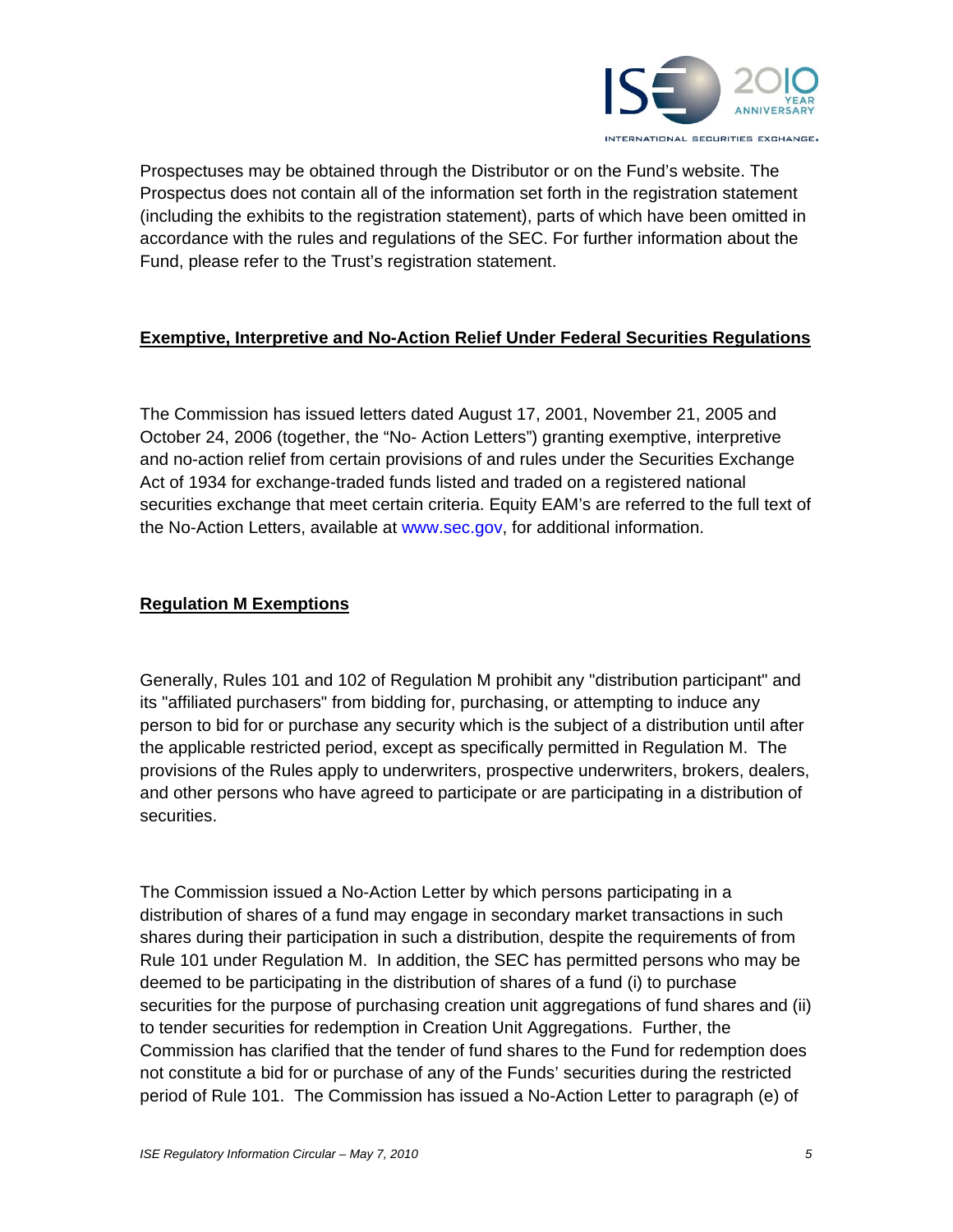

Rule 102 under Regulation M which allow the redemption of fund shares in creation unit aggregations during the continuous offering of shares.

## **Customer Confirmations for Creation or Redemption of Fund Shares (SEC Rule 10b-10)**

Broker–dealers who handle purchases or redemptions of Fund shares in Creation Units for customers will be permitted to provide such customers with a statement of the number of Creation Unit Aggregations created or redeemed without providing a statement of the identity, number and price of shares of the individual securities tendered to the Fund for purposes of purchasing creation unit aggregations ("Deposit Securities") or the identity, number and price of shares to be delivered by the Trust to the redeeming holder ("Redemption Securities"). The composition of the securities required to be tendered to the Fund for creation purposes and of the securities to be delivered on redemption will be disseminated each business day and will be applicable to requests for creations or redemption, as the case may be, on that day. This exemptive relief under Rule 10b-10 with respect to creations and redemptions is subject to the following conditions:

- 1) Confirmations to customers engaging in creations or redemptions must state that all information required by Rule 10b-10 will be provided upon request;
- 2) Any such request by a customer for information required by Rule 10b-10 will be filed in a timely manner, in accordance with Rule 10b-10(c);
- 3) Except for the identity, number and price of shares of the component securities of the Deposit Securities and Redemption Securities, as described above, confirmations to customers must disclose all other information required by Rule 10b-10(a).

#### **SEC Rule 14e-5**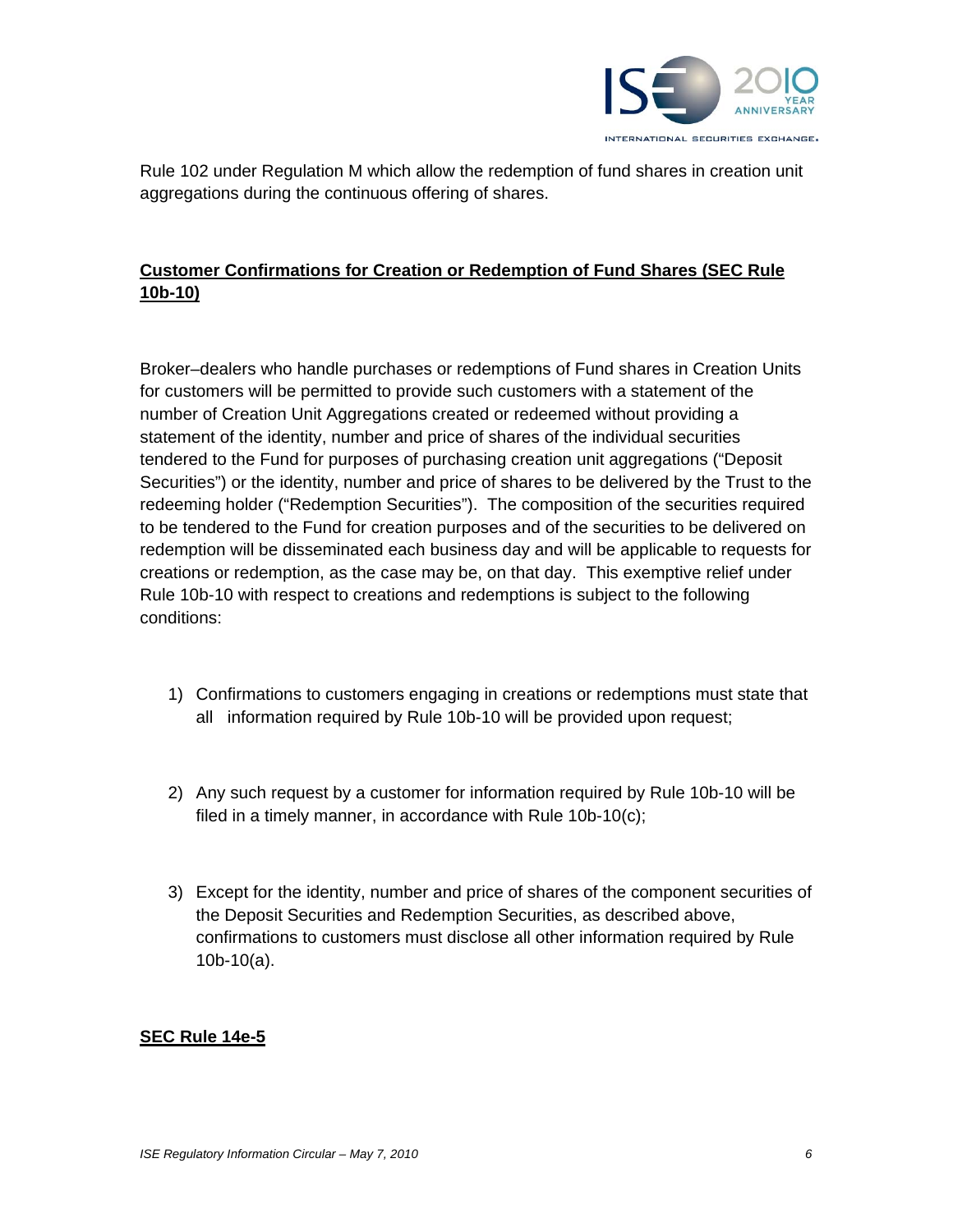

The Commission has permitted any person acting as a dealer-manager of a tender offer for a component security of fund (1) to redeem fund shares in creation unit aggregations from the issuer that may include a security subject to such tender offer and (2) to purchase fund shares during such tender offer. In addition, a No-Action has been issued under Rule 14e-5 states that if a broker-dealer acting as a dealer-manager of a tender offer for a security of the Fund purchases or arranges to purchase such securities in the secondary market for the purpose of tendering such securities to purchase one or more creation unit aggregations of shares, it must be made in conformance with the following:

- i. such bids or purchases are effected in the ordinary course of business, in connection with a basket of 20 or more securities in which any security that is the subject of a distribution, or any reference security, does not comprise more than 5% of the value of the basket purchased; or
- ii. purchases are effected as adjustments to such basket in the ordinary course of business as a result of a change in the composition of the underlying index; and
- iii. such bids or purchases are not affected for the purpose of facilitating such tender offer.

## **Section 11(d)(1); SEC Rules 11d1-1 and 11d1-2**

Section 11(d)(1) of the Act generally prohibits a person who is both a broker and a dealer from effecting any transaction in which the broker-dealer extends credit to a customer on any security which was part of a new issue in the distribution of which he participated as a member of a selling syndicate or group within thirty days prior to such transaction. The Commission has clarified that Section 11(d)(1) does not apply to broker-dealers that are not authorized participants (and, therefore, do not create creation unit aggregations) that engage in both proprietary and customer transactions in shares of a fund in the secondary market, and for broker-dealer authorized participants that engage in creations of creation unit aggregations. This relief is subject to specific conditions, including the condition that such broker-dealer (whether or not an authorized participant) does not, directly or indirectly, receive from the fund complex any payment, compensation or other economic incentive to promote or sell the shares of a fund to persons outside the fund complex, other than non-cash compensation permitted under NASD Rule 2830 (I)(5)(A), (B) or (C). See letter dated November 22, 2005 from Brian A Bussey, Assistant Chief Counsel, SEC Division of Market Regulation, to Barclays Global Investors, N.A., dated November 22, 2005. The Commission has issued a No-Action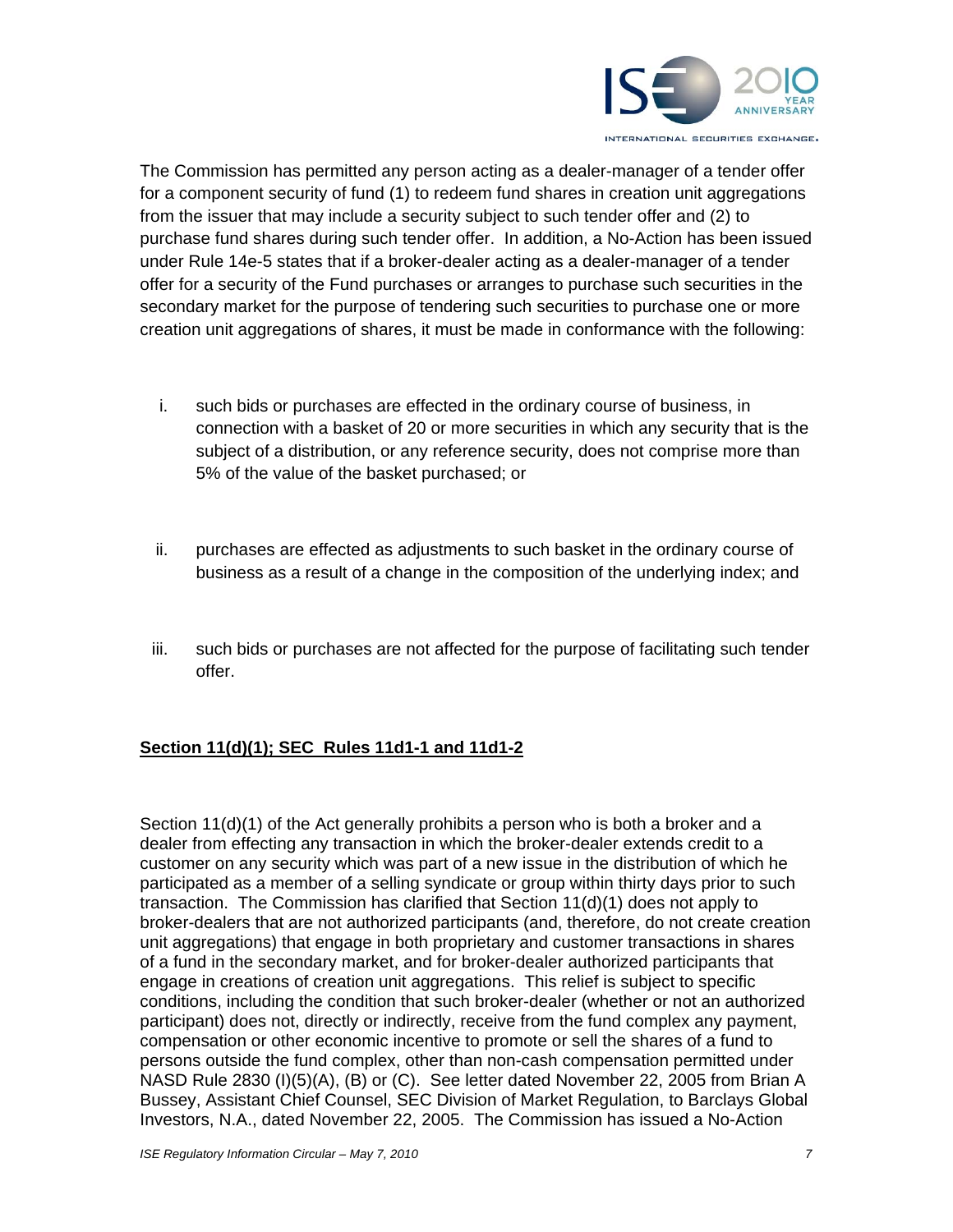

Letter under Section 11(d)(1) of the Act states that broker-dealers may treat shares of a fund, for purposes of Rule 11d1-2, as "securities issued by a registered open-end investment company as defined in the Investment Company Act" and thereby extend credit or maintain or arrange for the extension or maintenance of credit on shares that have been owned by the persons to whom credit is provided for more than 30 days, in reliance on the exemption contained in the rule.

### **SEC Rule 15c1-5 and 15c1-6**

The Commission has issued a No-Action letter with respect to Rule 15c1-5 and Rule 15c1-6 as to the required disclosure of control by a broker or dealer with respect to creations and redemptions of fund shares and secondary market transactions therein.

**This Regulatory Information Circular is not a statutory Prospectus. Equity EAMs should consult the Trust's Registration Statement, SAI, Prospectus and the Fund's website for relevant information.**